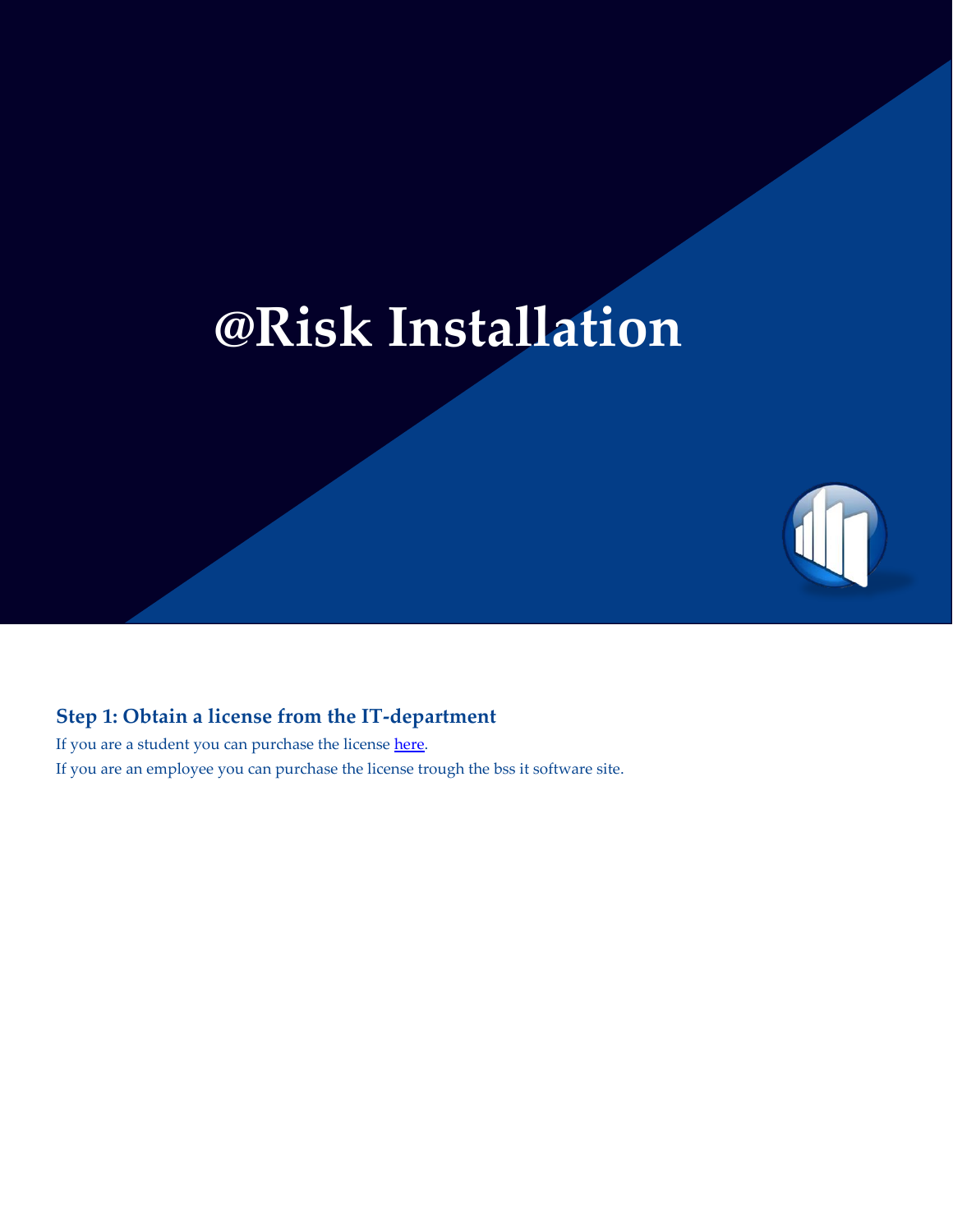## **Step 2: Download the installation file & .lic file**

First download the installation file. The download link can be found [here,](http://studerende.au.dk/selvbetjening/lokale-it-services-og-support/it-paa-aarhus-bss/analysevaerktoejer/risk/) or in the email with your license.

| $\times$ +<br>$\sim$ @RISK |                                                                                                                                                                                                                                                                                                                                                                                                                                                                                                                                                                                                                                                                                                                                                                                                                                                                                     |     |          |             | σ | $\times$ |
|----------------------------|-------------------------------------------------------------------------------------------------------------------------------------------------------------------------------------------------------------------------------------------------------------------------------------------------------------------------------------------------------------------------------------------------------------------------------------------------------------------------------------------------------------------------------------------------------------------------------------------------------------------------------------------------------------------------------------------------------------------------------------------------------------------------------------------------------------------------------------------------------------------------------------|-----|----------|-------------|---|----------|
| $\circ$                    | studerende.au.dk/selvbetjening/lokale-it-services-og-support/it-paa-aarhus-bss/analysevaerktoejer/risk                                                                                                                                                                                                                                                                                                                                                                                                                                                                                                                                                                                                                                                                                                                                                                              | Ⅲ ☆ | $\equiv$ | $\boxtimes$ |   | $\cdots$ |
|                            | > https://auws.au.dk/PurchaseLicense<br>Hvis du ikke får en bekræftelse på købet indenfor en time eller hvis du har andre spørgsmål, så skriv venligst til<br>> licensgruppe.bss.it@au.dkhvis dit primære tilhørssted er Fuglesangs Allé<br>> LicenserBA.it@au.dk hvis dit primære tilhørssted er Bartholins Allé<br>Det er vigtigt, at du angiver dit fulde navn, samt dit studienummer.<br>Herefter sender vi dig en licensnøgle. Licensen købes for ét år, og vil udløbe d. 30. september 2016 (uanset<br>købsdatoen for licensen). Hvis du fortsat ønsker at benytte programmet herefter, kræver det at du køber en ny<br>licens.<br>OBS! Vær opmærksom på at licensen som standard sendes til din studiemail (post.au.dk)<br>Installation<br>Installationen af @RISK foregår ved at filen lokaliseret på nedenstående link downloades og installeres.<br>Windows<br>> Risk.exe |     |          |             |   |          |
|                            | Kurser<br>Analysegruppen afholder i øjeblikket ikke kurser i dette program, men der kan ved forespørgsel arrangeres et<br>kursus. Dette gøres ved at kontakte analytics@asb.dk med kursets ønskede indhold og varighed, hvorefter der<br>findes frem til en eventuel kursusudformning der stemmer overens med de opsatte ønsker.<br>Support<br>Husk at inkludere dit navn, brugernavn og grundig beskrivelse af problemet når du kontakter supporten.<br>Servicedesken udbyder kun support til skolens egne systemer samt begrænset support i andre programmer.<br>Brug af Program<br>Du kan kontakte Analytics Group (AG) vedrørende generel brug af programmet på:<br>Analytics Group<br>analytics@asb.dk<br>Lokale M21                                                                                                                                                           |     |          |             |   |          |

Then go to your email and copy the attached .lic file into the same directory (folder) as your newly downloaded installation file. (The .lic file is your personal license!)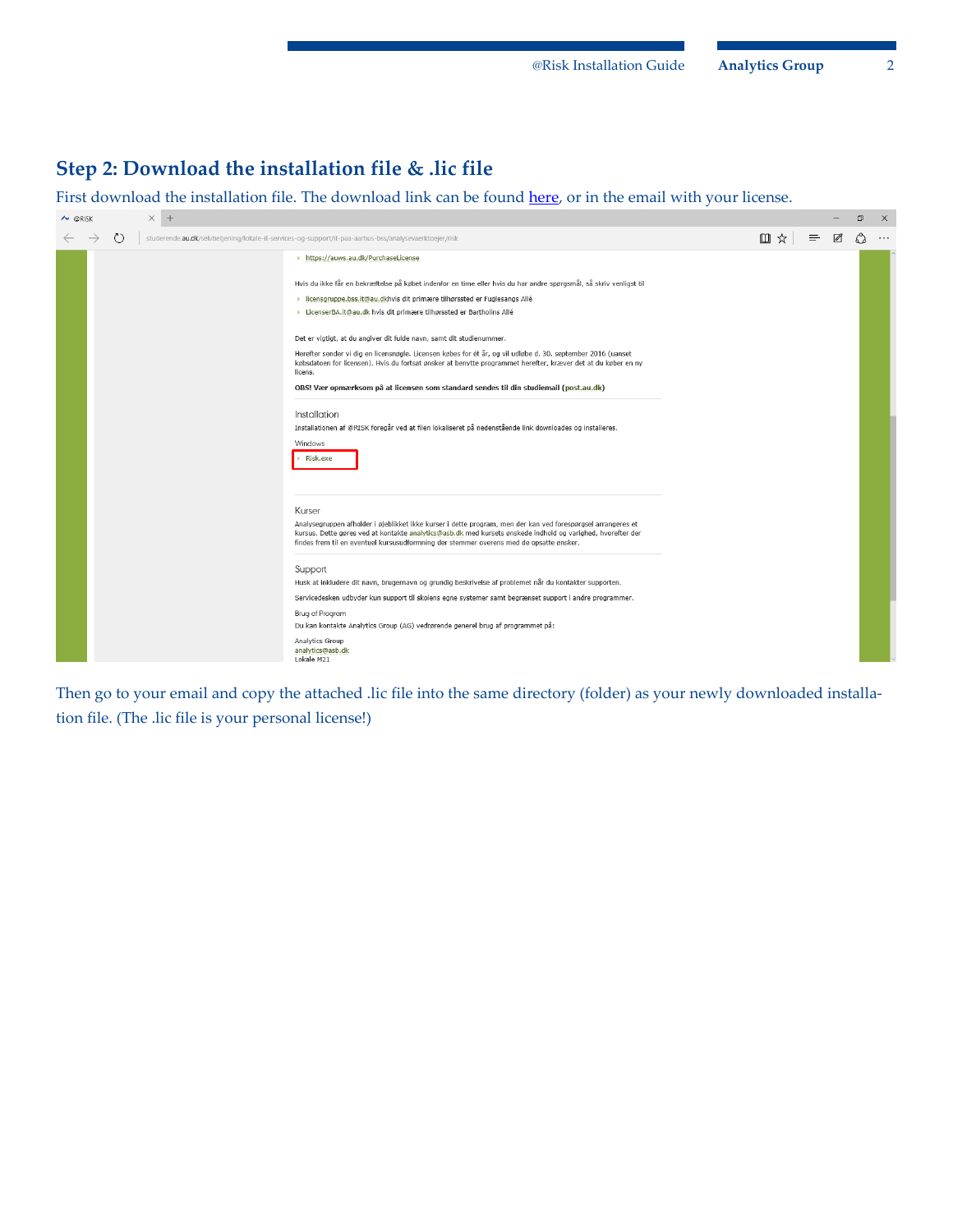### **Step 3: Installing @Risk on your computer**

Double click the downloaded file to start the @Risk installation and wait for the installation screen to pop up (it might take a while, accept to open the installer if asked):

First, select the wanted language and press **'OK'.**



Press **'Next'** to continue.

| Decision Tools Suite 6.3 - InstallShield Wizard | ×                                                                                                              |  |  |  |
|-------------------------------------------------|----------------------------------------------------------------------------------------------------------------|--|--|--|
| The                                             | <b>Welcome to the InstallShield Wizard</b><br>for DecisionTools Suite 6.3                                      |  |  |  |
| <b>DecisionTools</b><br><b>Suite</b>            | The InstallShield(R) Wizard will install DecisionTools Suite 6.3 on<br>your computer. To continue, click Next. |  |  |  |
|                                                 | WARNING: This program is protected by copyright law and<br>international treaties.                             |  |  |  |
|                                                 | <i><b>MPALISADE</b></i>                                                                                        |  |  |  |
|                                                 | Cancel<br>$<$ Back<br>Next                                                                                     |  |  |  |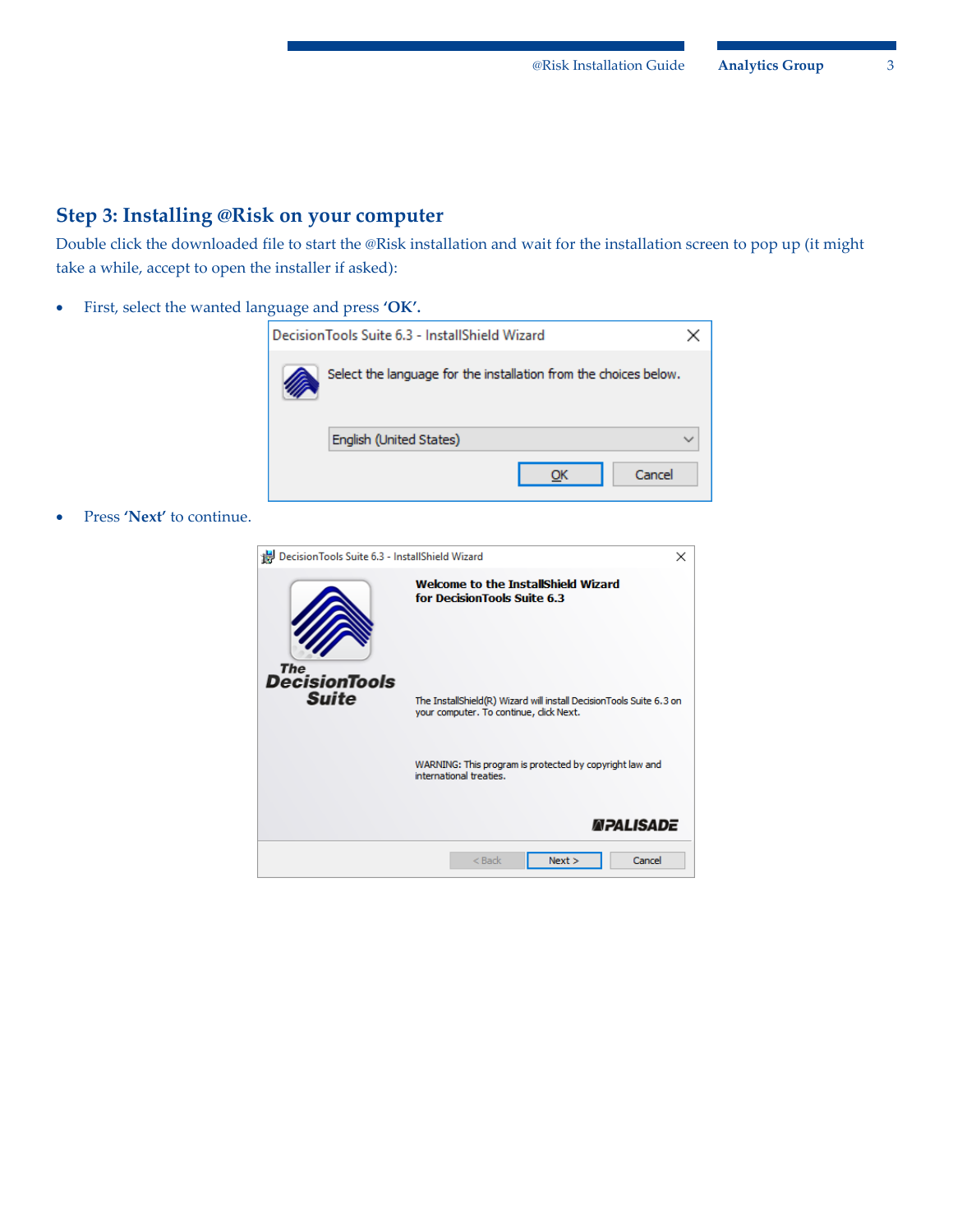Then accept the terms in the license agreement and press **'Next'** to continue.

| Decision Tools Suite 6.3 - InstallShield Wizard                                                                                                                                                                                                       | $\times$ |
|-------------------------------------------------------------------------------------------------------------------------------------------------------------------------------------------------------------------------------------------------------|----------|
| <b>License Agreement</b><br>Please read the following license agreement carefully.                                                                                                                                                                    |          |
| Palisade Corporation<br>Software End User License Agreement                                                                                                                                                                                           |          |
| THIS IS A CONTRACT. BY USING THIS SOFTWARE. YOU<br>ACCEPT ALL THE TERMS AND CONDITIONS OF THIS<br>AGREEMENT. IF YOU DO NOT AGREE WITH THE TERMS AND<br>CONDITIONS OF THIS AGREEMENT, DECLINE WHERE<br>INSTRUCTED. AND YOU WILL NOT BE ABLE TO USE THE |          |
| Print<br>I accept the terms in the license agreement<br>I do not accept the terms in the license agreement                                                                                                                                            |          |
| <b>InstallShield</b><br>Cancel<br>$<$ Back<br>Next                                                                                                                                                                                                    |          |

Now fill in your name and organisation

User Name: *Your Name* Organization: *Aarhus University, Business and Social Sciences*

Press **'Next'** to continue.

| Decision Tools Suite 6.3 - InstallShield Wizard |      | ×      |
|-------------------------------------------------|------|--------|
|                                                 |      |        |
|                                                 |      |        |
|                                                 |      |        |
|                                                 |      |        |
| Aarhus University, Business and Social Sciences |      |        |
|                                                 |      |        |
|                                                 |      |        |
|                                                 |      |        |
|                                                 |      |        |
|                                                 |      |        |
|                                                 |      |        |
| $<$ Back                                        | Next | Cancel |
|                                                 |      |        |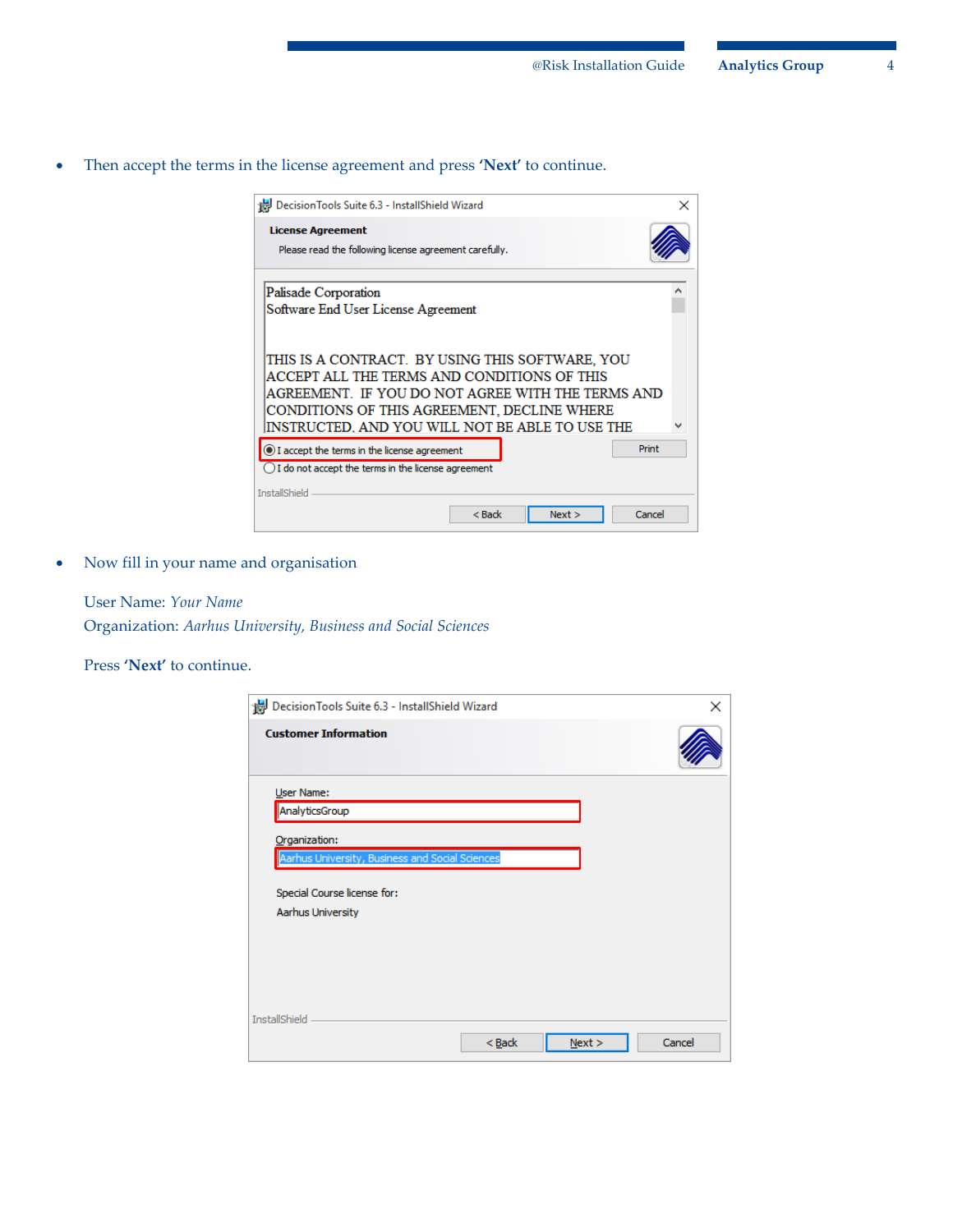**(Optional)** Choose a installation folder. The default installation folder is in Program Files (x86)

Press **'Next'** to continue.

|                      | Decision Tools Suite 6.3 - InstallShield Wizard                                                                      |          |      | ×      |
|----------------------|----------------------------------------------------------------------------------------------------------------------|----------|------|--------|
|                      | <b>Destination Folder</b><br>Click Next to install to this folder, or click Change to install to a different folder. |          |      |        |
|                      | Install DecisionTools Suite 6.3 to:<br>C: \Program Files (x86)\Palisade\                                             |          |      | Change |
| <b>InstallShield</b> |                                                                                                                      | $<$ Back | Next | Cancel |

Click **'Install'** to continue the installation.

| Decision Tools Suite 6.3 - InstallShield Wizard                                                                   |          |         | ×      |
|-------------------------------------------------------------------------------------------------------------------|----------|---------|--------|
| <b>Ready to Install the Program</b><br>The wizard is ready to begin installation.                                 |          |         |        |
| Click Install to begin the installation.                                                                          |          |         |        |
| If you want to review or change any of your installation settings, dick Back. Click Cancel to<br>exit the wizard. |          |         |        |
|                                                                                                                   |          |         |        |
|                                                                                                                   |          |         |        |
|                                                                                                                   |          |         |        |
|                                                                                                                   |          |         |        |
| $\vee$ Create desktop shortcuts                                                                                   |          |         |        |
| <b>InstallShield</b>                                                                                              |          |         |        |
|                                                                                                                   | $<$ Back | Install | Cancel |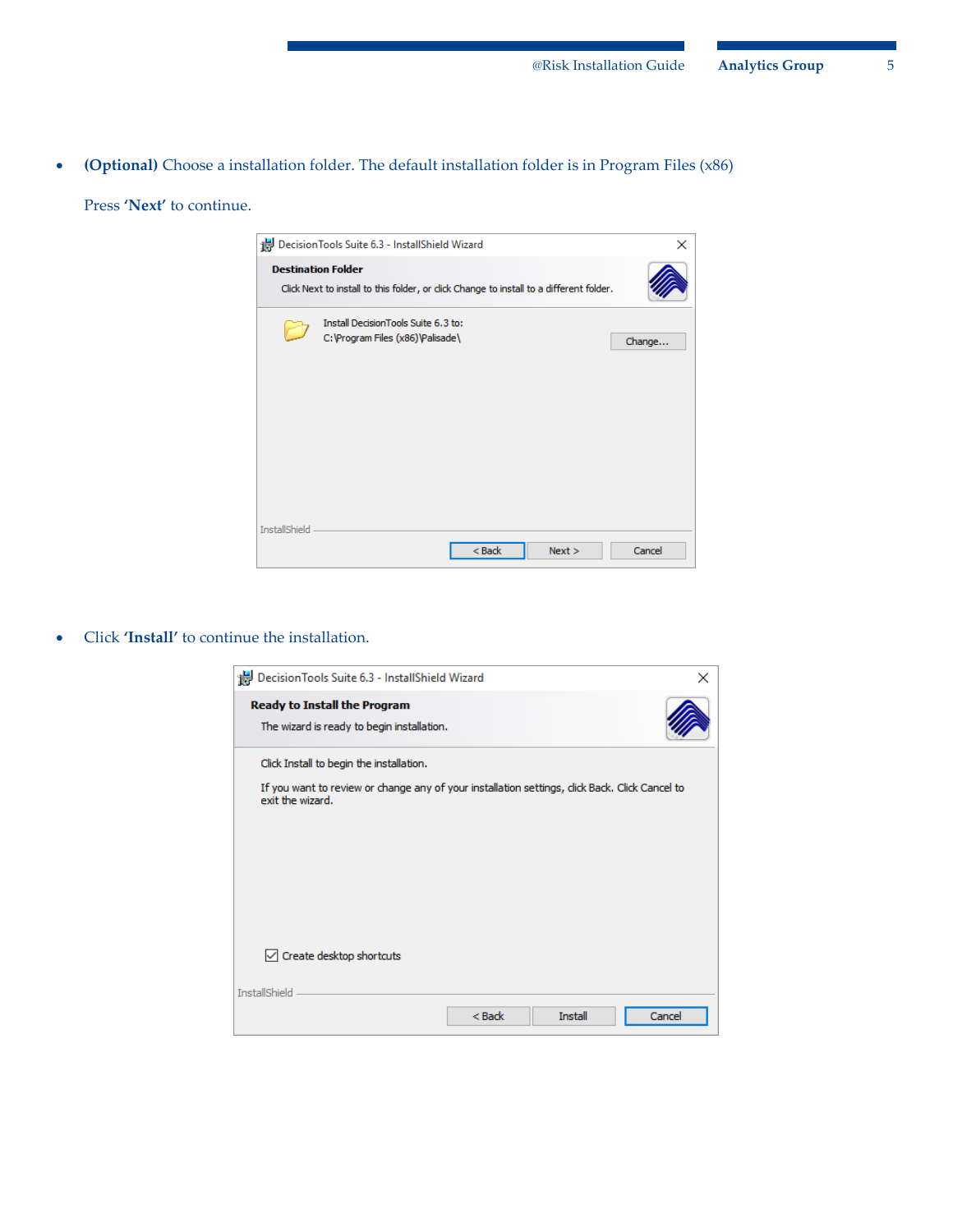• Press Finish to end the installation.



@Risk is now installed on your computer (Restart if asked to). If you experience any problems when installing or using the program, please contact the Analytics Group on **analytics@au.dk** 

Enjoy the software!